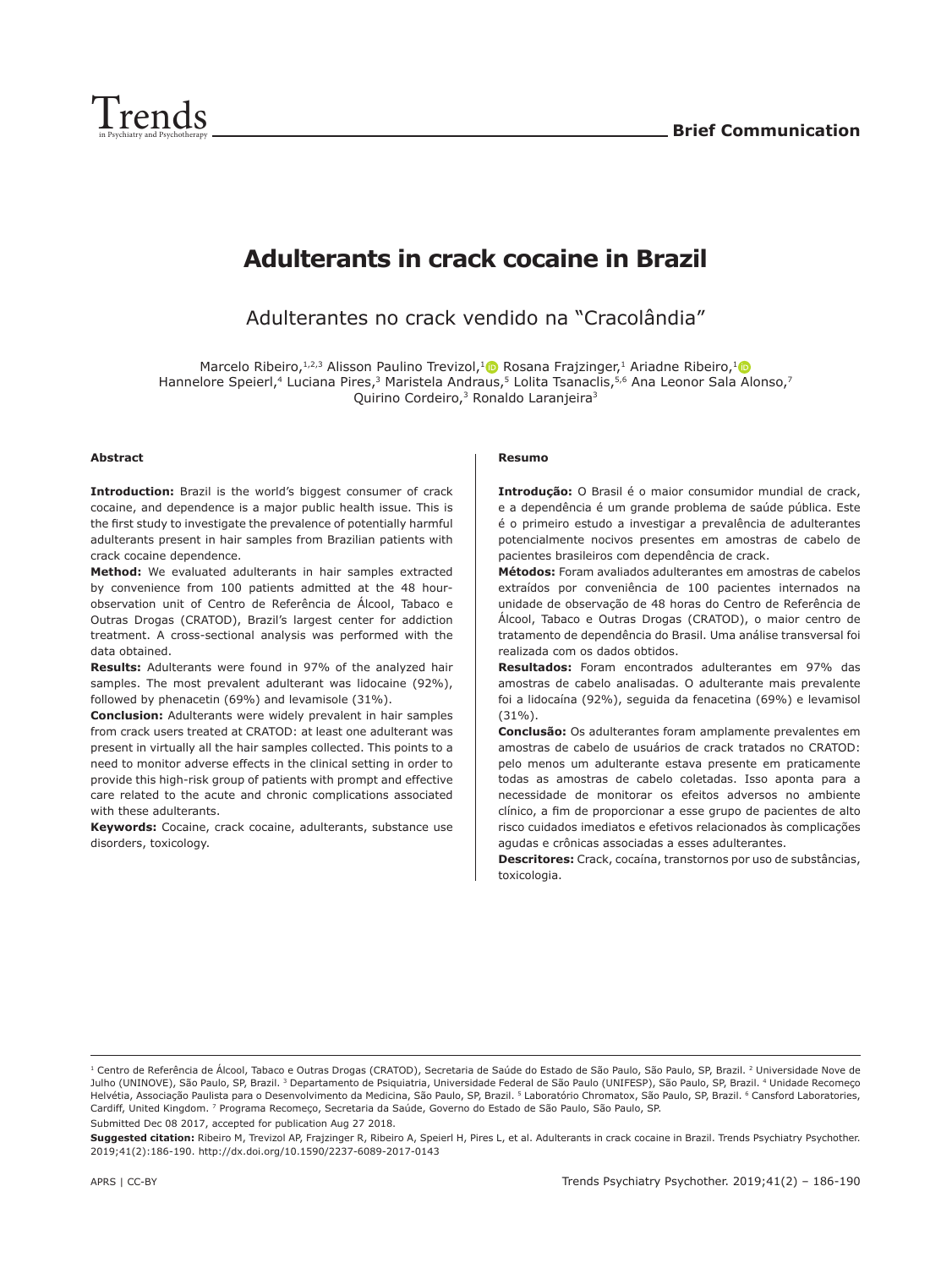# **Introduction**

Crack cocaine dependence is a significant public health issue in Brazil, which is the world's largest consumer of crack cocaine<sup>1-5</sup>; in 2013, the lifetime and one-year prevalence of crack cocaine dependence were estimated at 1.5 and 0.8%, respectively.<sup>6</sup> Most of the cocaine and crack cocaine traded contains adulterants and diluents in variable proportions. Some adulterants have similar effects to cocaine or are used to enhance the effect of the drug and reduce the amount of cocaine used, thus reducing production costs and maximizing profit.7

The most popular adulterants present in crack cocaine are caffeine, lidocaine, phenacetin, levamisole, benzocaine, procaine and hydroxyzine.<sup>7-10</sup> Here we present an evaluation of adulterants present in hair samples from patients admitted to Centro de Referência de Álcool, Tabaco e Outras Drogas (CRATOD), affiliated with the State Department of Health of the State of São Paulo. CRATOD is the largest center for addiction treatment in Brazil. It is located in the surroundings of "Cracolândia," an area in the city of São Paulo, Brazil, in which crack cocaine is openly traded and consumed. Although other studies have looked into adulterants present in samples of cocaine confiscated in Brazil, this is the first study to evaluate the absorption of such substances by Brazilian crack cocaine users.

### **Methods**

We used a cross-sectional design in a convenience sample. Hair samples were collected from patients admitted to CRATOD, considering the following eligibility criteria: being 18 years old or older; having been brought to the service from "Cracolândia" between June and December 2014 (n=100); and having signed an informed consent form as determined by the institutional review board at CRATOD.

Hair samples were stored and analyzed at Laboratório Chromatox. Samples were collected from the posterior vertex region during the first 48 hours of observation. All samples were analyzed for cocaine, benzoylecgonine, cocaethylene, hydroxyzine, lidocaine, procaine, benzocaine, tetrahydrocannabinol (THC), phenacetin and levamisole, following the methods previously described by Tsanaclis & Wicks,<sup>11</sup> using 10 to 20 mg of hair, alkaline hydrolysis, and solid phase extraction. The analyses were performed using liquid chromatography-mass spectrometry (Agilent, Santa Clara, U.S.).

## **Results**

The sample comprised 100 patients admitted to CRATOD for the treatment of crack cocaine addiction.

Adulterants were present in 97% of the hair samples. All the samples resulted positive for cocaine and benzoylecgonine, 94% for cocaethylene and 23% for THC. The most prevalent adulterant was lidocaine (92%), followed by phenacetin (69%) and levamisole (31%). Other adulterants found were benzocaine (19%), procaine (5%) and hydroxyzine (2%). The sample could be classified into 13 groups on the basis of adulterants present in the hair samples (Figure 1). The most common combination was phenacetin and lidocaine, followed by lidocaine only.

| <b>Table 1 -</b> Sociodemographic profile of crack cocaine users |
|------------------------------------------------------------------|
| (n=100) submitted to hair analysis at CRATOD, São Paulo,         |
| Brazil, from May to December 2018                                |

| <b>Variable</b>             | n (%)       |
|-----------------------------|-------------|
| Mean age (years), mean (SD) | 29.3 (8.56) |
| Age range (years)           |             |
| $\leq 20$                   | 16 (16)     |
| $21 - 30$                   | 43 (43)     |
| $31 - 40$                   | 31(31)      |
| $\geq 41$                   | 10(10)      |
| Gender                      |             |
| Male                        | 49 (49)     |
| Female                      | 36 (36)     |
| Transgender                 | 15 (15)     |
|                             |             |
| Race                        |             |
| White                       | 36 (36)     |
| Afro-Brazilian              | 64 (64)     |
| Civil status (n=96)         |             |
| Single                      | 53 (55.2)   |
| Married                     | 15 (15.6)   |
| Divorced                    | 26(27.1)    |
| Widow                       | 2(2.1)      |
| Schooling (n=92)            |             |
| $<$ 8 years                 | 70 (76)     |
| $\geq 8$ years              | 22 (24)     |
| Homeless                    |             |
| Yes                         | 73 (73)     |
| <b>No</b>                   | 27 (27)     |
|                             |             |
| Currently working (n=94)    |             |
| Yes                         | 34 (36.2)   |
| <b>No</b>                   | 60 (63.8)   |

Data presented as n (%), unless otherwise specified.

CRATOD = Centro de Referência de Álcool, Tabaco e Outras Drogas.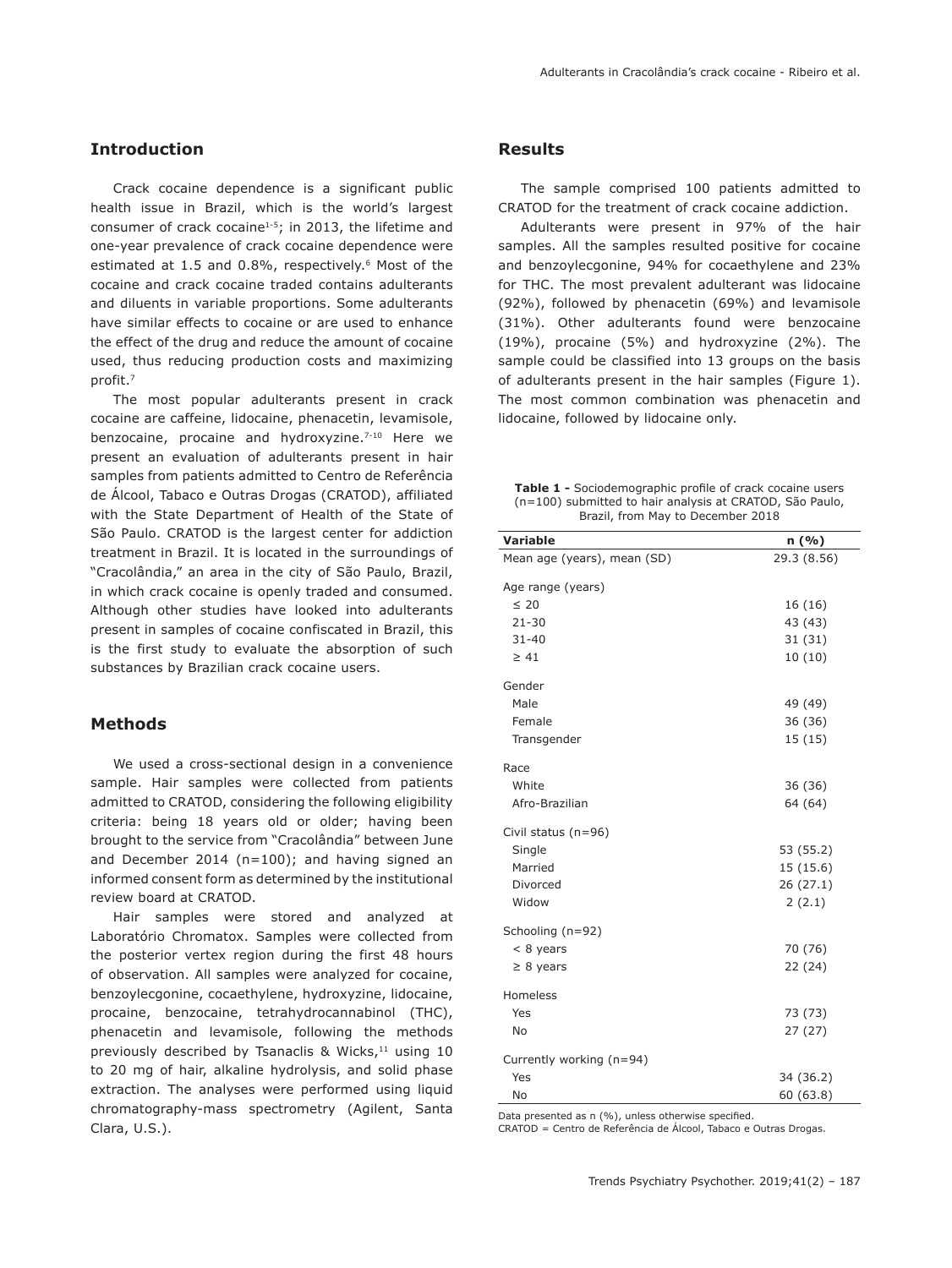# **Discussion**

The large body of research available on adulterants and diluents present in cocaine has provided robust evidence of their use and its clinical consequences. A study carried out in the Netherlands $12$  found that 40.6% of their cocaine samples contained adulterants, and the most common were benzocaine, caffeine, lidocaine, levamisole, diltiazem, procaine, atropine and phenacetin. In 9,681 samples collected in Spain between 1985 and 1987, lidocaine was the main adulterant, present in 69.6%. Conversely, lidocaine was absented from samples collected between 1992 and 1993, with caffeine being the most prevalent adulterant.13 Fucci & De Giovanni investigated the composition of 156 samples collected in Rome between 1996 and 1997 and found 14 different adulterants, including lidocaine (16.5% in 1996 and 12.3% in 1997), caffeine (11% in 1997 and 6.1% in 1997) and phenacetin (6.7% in 1997) in the illicit cocaine market.<sup>14</sup>

Following these initial studies, a collaboration called the Trans-European Drug Information (TEDI) project was launched. This combined the consumer-targeted drug testing systems of the European Union with data from Spain, Switzerland, Austria, the Netherlands, Brussels, and Portugal and found differences in terms of the purity and composition of drugs. Several adulterants were found in illicit cocaine, with levamisole being the most commonly detected adulterant in 2013, followed by phenacetin and caffeine.<sup>10</sup>

In the U.S., the Drug Enforcement Administration (DEA) reported that in 2004 2-20% of cocaine samples contained hydroxyzine and 8-20% contained diltiazem.15 The first report of levamisole as an adulterant in the U.S. was by the DEA in  $2005<sub>15</sub>$  and it is now routinely found in cocaine samples. Since the early studies, the reported prevalence of adulteration of cocaine with levamisole, diltiazem or hydroxyzine has increased from 6.5% in 1999 to 53.6% in 2007.16

In Brazil, studies performed in the state of Minas Gerais reported that 72% of samples were less than 20% pure, with caffeine, lidocaine, benzocaine, and prilocaine being the most common adulterants in cocaine.17 In the state of São Paulo, Carvalho & Mídio reported that lidocaine, procaine, and caffeine were the main adulterants in 389 samples of cocaine confiscated in 1997.<sup>7</sup> Maldaner et al. reported that phenacetin was presented in 30% of 210 samples seized in various Brazilian states; they also found levamisole, caffeine and lidocaine.<sup>18</sup>

Levamisole was originally developed in the 1960s as an antihelminthic agent; it has immuno-stimulant properties that increase endogenous opiate levels and alter monoaminergic function – these effects may be responsible for its popularity as a cocaine adulterant. In in vivo research using the conditioned place preference paradigm to investigate the combination of cocaine and levamisole showed a marked synergistic effect.<sup>10</sup> Levamisole is also very cheap, so using it as an adulterant substantially increases profit. It has also been postulated that levamisole acts as a monoamine oxidase inhibitor and increases dopamine transmission. Aminorex, a psychoactive metabolite of levamisole, has a potent amphetamine-like effect on dopamine and norepinephrine transporters.19,20 Because the halflife of aminorex far exceeds that of cocaine, combining levamisole with cocaine may prolong the duration of the stimulant effects.20

Because of its immunomodulatory effects, levamisole has been used to treat immune-mediated and inflammatory disorders, such as rheumatoid arthritis, nephritic syndrome, inflammatory bowel disease, aphthous ulcers and colon cancer.<sup>21-24</sup> As a result, one of the most severe consequences of the adulteration of cocaine with levamisole is leukoencephalopathy. Xu et al. speculated that levamisole could cause acute and recurrent white matter lesions.<sup>25</sup> There are previous reports of cases related to the presence of levamisole



**Figure 1 -** Grouping of patients based on adulterants present in hair samples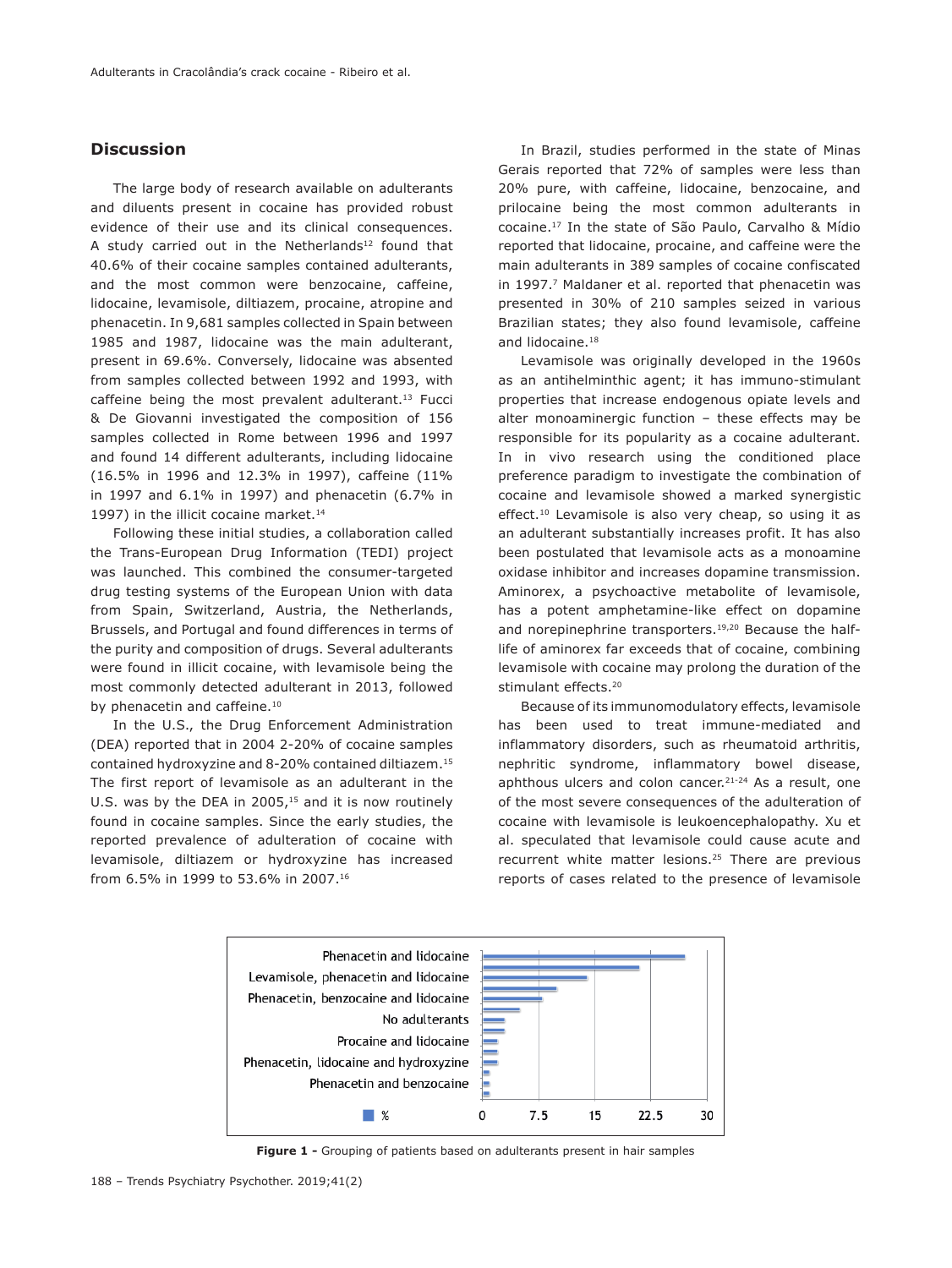in urine and blood.<sup>26,27</sup> Leukoencephalopathy is similar to other spongiform encephalopathies in which fluid is trapped in small vacuoles within the myelin lamellae. Findings from magnetic resonance imaging (MRI) include hyper-intense T2 and FLAIR signals, abnormality in the diffusion-weighted signal, gadolinium enhancement and/or surrounding edema.<sup>21,25,28</sup> White matter lesions are typically found in subcortical and periventricular white matter, but can involve the brainstem and cerebellum.28 A brain biopsy can demonstrate loss of myelin and accumulation of perivascular lymphocytes.<sup>28</sup> Other clinical consequences, such as neutropenia, agranulocytosis, and dermatological disorders, have also been reported.29

Since the first case of agranulocytosis was described by Buchanan in 2010, there have been multiple case reports of severe agranulocytosis after chronic abuse of cocaine and crack cocaine.10 Cutaneous and thrombotic vasculopathy associated with the use of levamisoleadulterated cocaine is more prevalent in female users and is characterized by pronounced retiform purpura with cutaneous necrosis, which can lead to serious deformations and may require amputation.29 It has previously been hypothesized that there is a synergistic relationship, or cross-sensitization, between cocaine and levamisole, and cocaine alone has been linked to necrotizing granulomatous vasculitis and Churg-Strauss vasculitis.30

Another severe complication of chronic cocaine abuse, related to adulteration of cocaine with phenacetin and local anesthetics, is methemoglobinemia, 31,32 which can lead to severe hypoxemia, seizures, coma, and death. This blood disorder is characterized by the presence of circulating methemoglobin in erythrocytes, resulting in reduced tissue oxygen due to a reduction of the oxygen-carrying ability of erythrocytes, and an increased affinity for oxygen in non-affected heme molecules, which impairs the off-loading of oxygen to the tissues.

At least one adulterant was present in 97% of the hair samples analyzed in the present study, most often local anesthetics, phenacetin and levamisole. The widespread presence of adulterants in hair samples may be due to the use of crack cocaine from multiple sources, although our sample usually consumed the drug in the vicinity of "Cracolândia."

Our findings should be considered in light of the limitations of the study, such as its cross-sectional design, reliance on a single center and the small sample size. Further prospective studies of the consequences of the widespread presence of crack cocaine adulterants in hair samples should be performed, in order to provide a clearer picture of their public health impact.

This is the first study of the presence of potentially harmful adulterants in hair samples from Brazilian patients with crack cocaine dependence. On the basis of the prevalence of adulterants in the hair samples of users from "Cracolândia," we conclude that there is a need to monitor adverse effects in the clinical setting in order to provide this high-risk group of patients with prompt and effective care.

#### **Disclosure**

No conflicts of interest declared concerning the publication of this article.

#### **References**

- 1. Ribeiro M, Dunn J, Laranjeira R, Sesso R. High mortality among young crack cocaine users in Brazil: a 5-year follow-up study. Addiction. 2004;99:1133-5.
- 2. Ribeiro M, Dunn J, Sesso R, Dias AC, Laranjeira R. Causes of death among crack cocaine users. Rev Bras Psiquiatr. 2006;28:196- 202.
- 3. Duailibi LB, Ribeiro M, Laranjeira R. Profile of cocaine and crack users in Brazil. Cad Saude Publica. 2008;24 Suppl 4:s545-57.
- 4. Ribeiro M, Duailibi S, Frajzinger R, Alonso AL, Marchetti L Williams AV, et al. Abuse and addiction: crack. Rev Assoc Med Bras. 2012;58:141-53.
- 5. Ribeiro M, Duailibi S, Frajzinger R, Alonso AL, Marchetti L, Williams AV, et al. The Brazilian "Cracolandia" open drug scene and the challenge of implementing a comprehensive and effective drug policy. Addiction. 2016;111:571-3.
- 6. Abdalla RR, Madruga CS, Ribeiro M, Pinsky I, Caetano R, Laranjeira R. Prevalence of cocaine use in Brazil: data from the II Brazilian national alcohol and drugs survey (BNADS). Addict Behav. 2014;39:297-301.
- 7. Carvalho DG de, Mídio AF. Quality of cocaine seized in 1997 in the street-drug market of São Paulo city, Brazil. Rev Bras Cienc Farm. 2003;39:71-5.
- 8. Tanner-Smith EE. Pharmacological content of tablets sold as "ecstasy": results from an online testing service. Drug Alcohol Depend. 2006;83:247-54.
- 9. United Nations Development Programme; Human Development Reports [Internet]. [cited Dec 05 2017]. http://hdr.undp.org/en/ composite/HDI
- 10. Brunt TM, Nagy C, Bucheli A, Martins D, Ugarte M, Beduwe C, et al. Drug testing in Europe: monitoring results of the Trans European Drug Information (TEDI) project. Drug Test Anal. 2017;9:188-98.
- 11. Tsanaclis L, Wicks JFC. Differentiation between drug use and environmental contamination when testing for drugs in hair. Forensic Sci Int. 2008;176:19-22.
- 12. Brunt TM, Rigter S, Hoek J, Vogels N, van Dijk P, Niesink RJ. An analysis of cocaine powder in the Netherlands: content and health hazards due to adulterants. Addiction. 2009;104:798-805.
- 13. Barrio G, Saavedra P, de la Fuente L, Royuela L. Purity of cocaine seized in Spain, 1985-1993: variations by weight, province and year of seizure. Forensic Sci Int. 1997;85:15-28.
- 14. Fucci N, De Giovanni N. Adulterants encountered in the illicit cocaine market. Forensic Sci Int. 1998;95:247-52.
- 15. Cole C, Jones L, McVeigh J, Kicman A, Syed Q, Bellis M. Adulterants in illicit drugs: a review of empirical evidence. Drug Test Anal. 2011;3:89-96.
- 16. Buchanan JA, Oyer RJ, Patel NR, Jacquet GA, Bornikova L, Thienelt C, et al. A confirmed case of agranulocytosis after use of cocaine contaminated with levamisole. J Med Toxicol. 2010;6:160-4.
- 17. Magalhaes EJ, Nascentes CC, Pereira LS, Guedes ML, Lordeiro RA, Auler LM, et al. Evaluation of the composition of street cocaine seized in two regions of Brazil. Sci Justice. 2013;53:425-32.